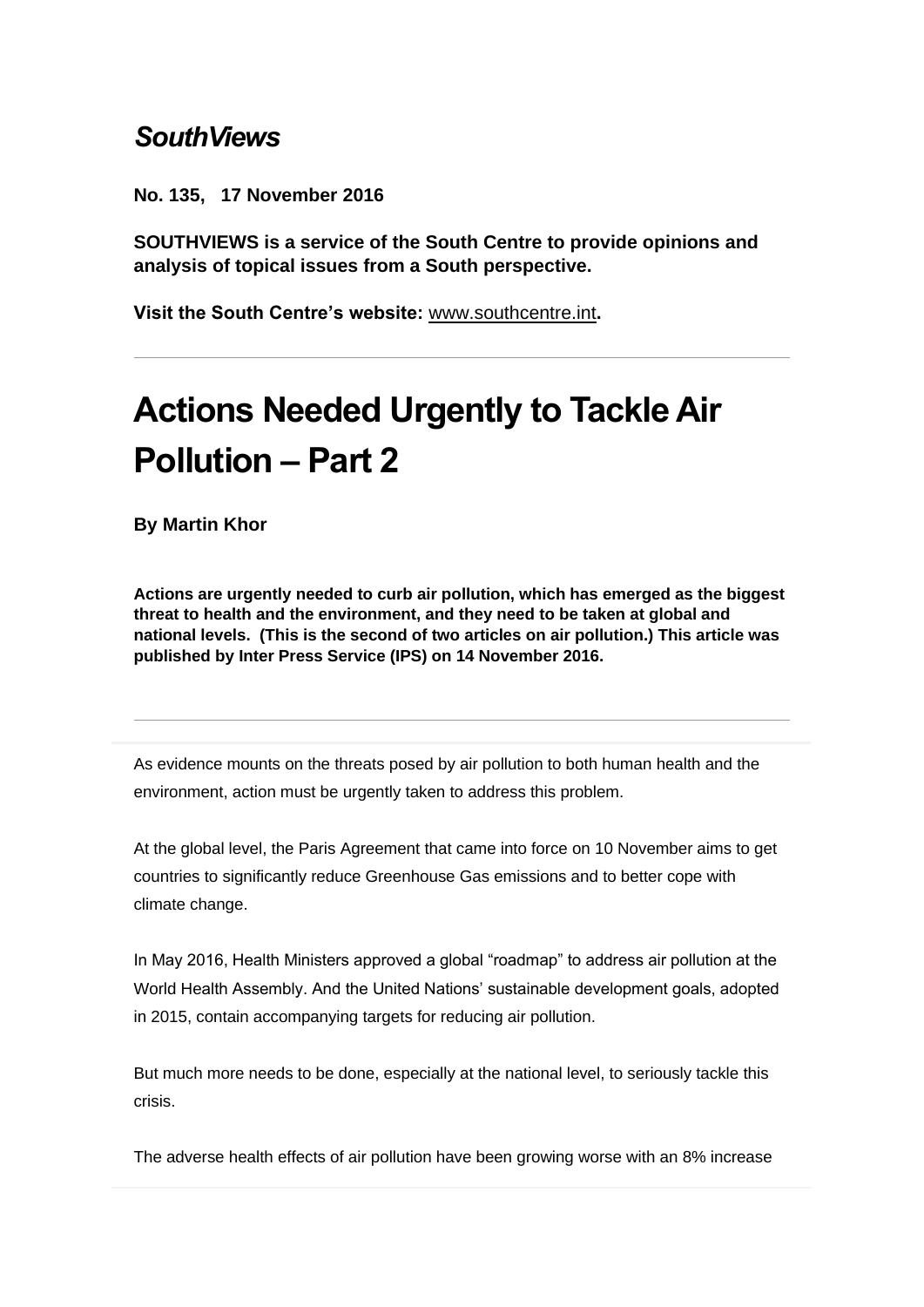from 2008 to 2013 in deaths globally caused by urban air pollution, according to World Health Organization data. Although the situation has improved in developed countries, it has deteriorated in most developing countries.

Countering air pollution should thus be a top priority. What should be done? First, more details and data should be collected in all countries, through improvements in monitoring air pollution and its adverse health effects.

Second, a public education campaign is needed to make the public more aware of the dangers of air pollution so they can take actions to prevent the pollution and to avoid being exposed.

Third, and most important, the causes of the pollution must be identified and action plans drawn up to eliminate or reduce the factors and these sources.

Outdoor air pollution is caused by transport vehicles that emit pollutants, coal-fired power plants, industrial factories, burning of wastes and fires in forest and agricultural areas. Indoor pollution is mainly caused by the use of fuels that are based on wood and coal.

Besides the direct effects on human health, the pollution is also a major cause of global warming, which in turn also affects health.

It is thus doubly important to tackle these causes. Actions should include the following:

- Reduce vehicle emissions through better energy-efficiency and air-pollution standards for vehicles and control of private transport.
- Give priority to public transport and promote clean transport such as railways, bicycles and walkways.
- Phase out of coal powered plants, shift to clean modes of power generation, and promote renewable energy.
- Impose strict air pollution controls in industry and phase in clean low-emissions technologies.
- Promote energy efficiency in the design of buildings.
- Phase out the use of wood and charcoal as household fuels used in traditional stoves, and replace them with safe and efficient stoves.
- Reduce waste through recycling and reuse, introduce alternatives to open incineration of solid waste and stop the open burning of household wastes.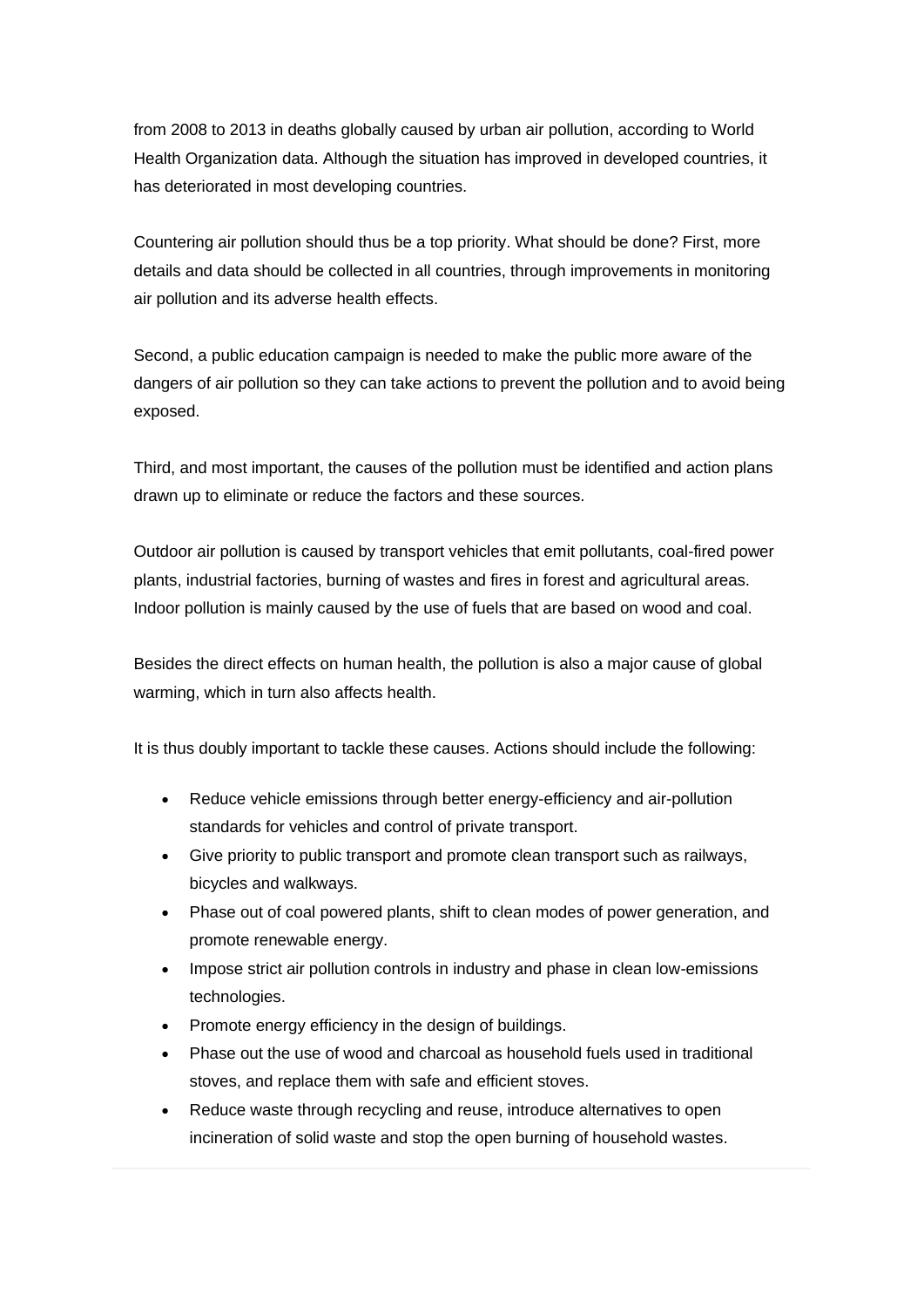- Stop the burning of forests, mangroves and in agriculture; this is the most important to prevent the South-east Asian "haze."
- Take measures so as to adhere to the WHO guidelines for outdoor and indoor air pollution. (The WHO guideline for particulate matter (PM) outdoor pollution is 10 microgram per cubic meter annual mean for particles below the size of 2.5 microns in diameter, and 20 microgram for particles below 10 microns in size.)

Air pollution reduction measures should become part of wider health and environmental strategies and be given priority and resources in the country's development plans.

The problem must also be given the global attention it deserves. In May 2016, the World Health Assembly for the first time adopted a road map to tackle air pollution and its causes (WHA Document A69/18; 6 May 2016). The four-point road map calls on the health sector to:

- Expand the knowledge base on air pollution, its health effects and effectiveness of policies;
- Increase monitoring of air pollution locally and assess the health impacts of its sources;
- Take on a leadership role in national policies to respond to air pollution and at the global level;
- Build its own capacity to influence policy and decision making processes to take joint action on air pollution and health.

The UN's Agenda 2030 and its Sustainable Development Goals, adopted by world leaders in September 2015, also has goals and targets relevant to air pollution. These include goals and associated targets relevant to health (Goal 3); cities (Goal 11) and household energy (Goal 7). The three indicators most relevant to air pollution are:

- SDG Indicator 3.9.1 for goal 3 on health (mortality rate attributed to household and ambient air pollution);
- SDG Indicator 11.6.2 for goal 11 on cities (annual mean levels of fine particulate matter (PM) in cities; and
- SDG Indicator 7.1.2 for goal 7 on energy (proportion of population with primary reliance on clean fuels and technologies).

Cutting down on air pollution, which is closely related to emissions of Greenhouse Gases, is one the major actions (if not the very top action) countries are expected to take to fight